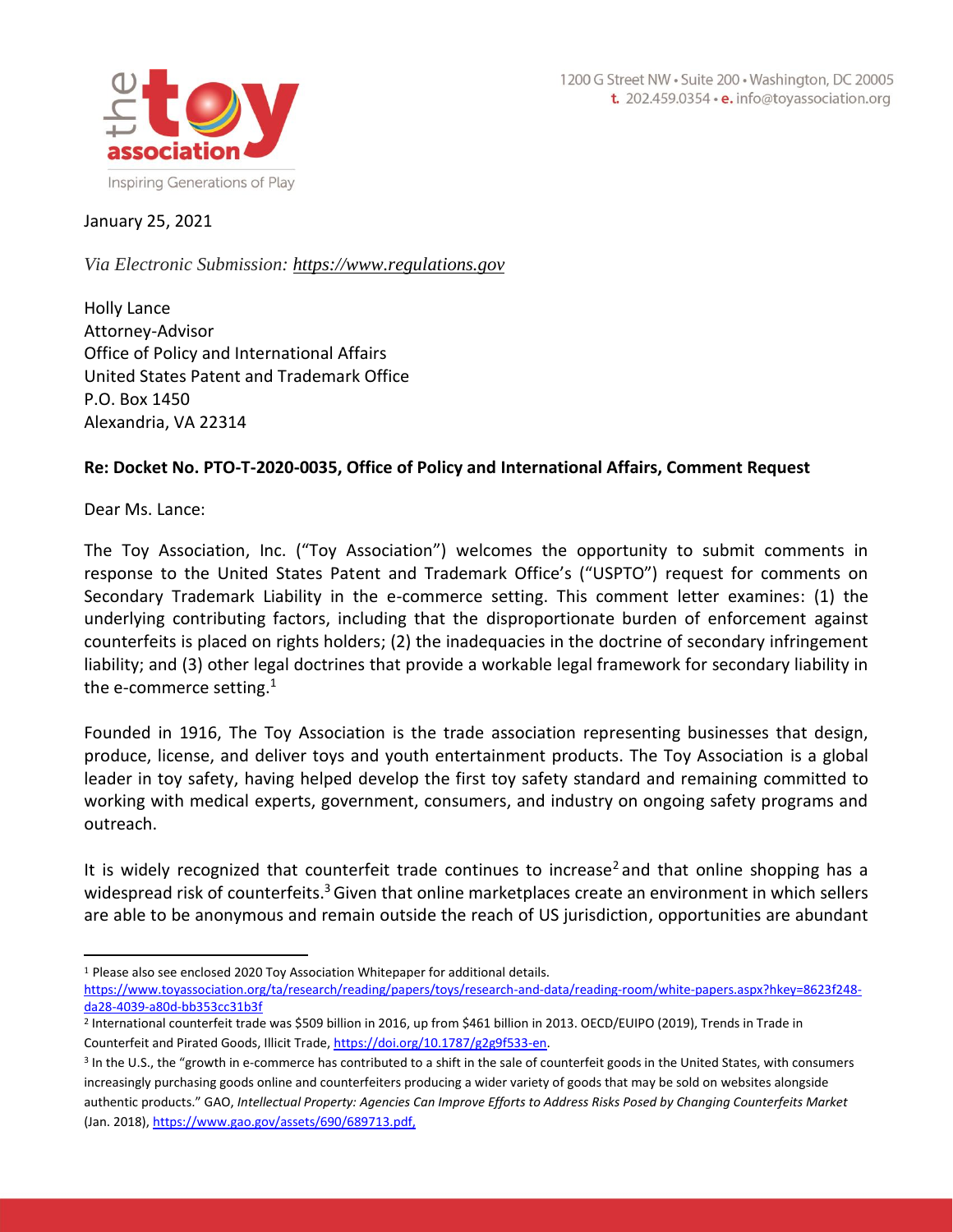and risks are few for counterfeiters. Counterfeiters do not submit their fake products to safety testing and counterfeit products by their very nature are non-compliant with safety regulations. Indeed, examples of unsafe and non-compliant toys being sold through online marketplaces are pervasive.<sup>4,5</sup>

The fact that counterfeit trade is growing and that counterfeiters are prospering despite heightened awareness and efforts by stakeholders, government and the marketplaces, demonstrates that the current system is inadequate and that the legal framework should be revised to incentivize online marketplaces to be more proactive and accountable.

## **1. Marketplaces Do Not Proactively Screen Products or Sellers and The Burden of Enforcement is Disproportionately Reactive and Placed on the Rights Holder**

Currently, online marketplaces lack an effective, proactive, transparent process for screening sellers or products that are offered by sellers. Instead, under the current legal regime, the burden of enforcement disproportionately relies on rights holders and consumers to police and report infringement. The current system places no responsibility on the seller or the marketplace and instead requires that rights holders scour online marketplaces and investigate, report, and prove infringement to the marketplace before counterfeit items are removed. This causes delay, allows sales of counterfeits to unsuspecting consumers, and puts the responsibility and expense on brand owners. This problem is compounded because marketplace processes vary, forcing rights holders to constantly navigate different, and often changing, marketplace enforcement procedures. This process removes the initial burden from the seller and without basis further gives the sellers the benefit of the doubt, to the detriment of rights holders and consumers.

## **a. Reactive Measures Will Never Keep up with Counterfeiters and Proactive Screening Must be the First Line of Defense**

While online marketplaces continue to grow and provide benefits to legitimate companies looking to more easily reach consumers, by not adequately screening sellers or products, these same marketplaces allow bad actors and sellers to prosper. Without proactive approaches, bad actors remain a step ahead and continue to flourish. Without seller screening, sellers can provide inaccurate or fake information, making it impossible for online marketplaces to track and suspend bad actors, or for rights holders, law enforcement, or consumers, to enforce their rights. Importantly, there is no amount of resources rights holders can expend to adequately neutralize bad actors if marketplace approaches are disproportionately reactive in nature.

Proactive procedures must be the first line of defense. At a minimum, prior to allowing a seller account, online marketplaces should collect and verify through government identification and other official documents, the seller's contact information, and make that information conspicuously available to consumers, law enforcement and rights holders. Further, every marketplace must implement a

<sup>4</sup> Toy Industries of Europe (TIE) determined that 97 percent of the 193 non-branded toys it purchased from four major online marketplaces were non-compliant with the EU toy safety standard. Toy Industries of Europe, *EU Toy Safety: the problem of unreputable sellers on online marketplaces* (June 2020)[, https://www.toyindustries.eu/wp-content/uploads/2020/06/Executive-Summary-Online-](https://www.toyindustries.eu/wp-content/uploads/2020/06/Executive-Summary-Online-Marketplaces-6-1.pdf)[Marketplaces-6-1.pdf](https://www.toyindustries.eu/wp-content/uploads/2020/06/Executive-Summary-Online-Marketplaces-6-1.pdf)

<sup>5</sup> The British Toy & Hobby Association (BTHA) purchased 100 randomly-selected toys from well-known online marketplaces and found that 60% were unsafe for children and that 86% of the toys were illegal to sell in the UK. BTHA, *Don't Toy with Children's Safety* (Oct, 2020), [https://www.btha.co.uk/wp-content/uploads/2020/10/Report-BTHA-Toy-Safety-Campaign.pdf.](https://www.btha.co.uk/wp-content/uploads/2020/10/Report-BTHA-Toy-Safety-Campaign.pdf)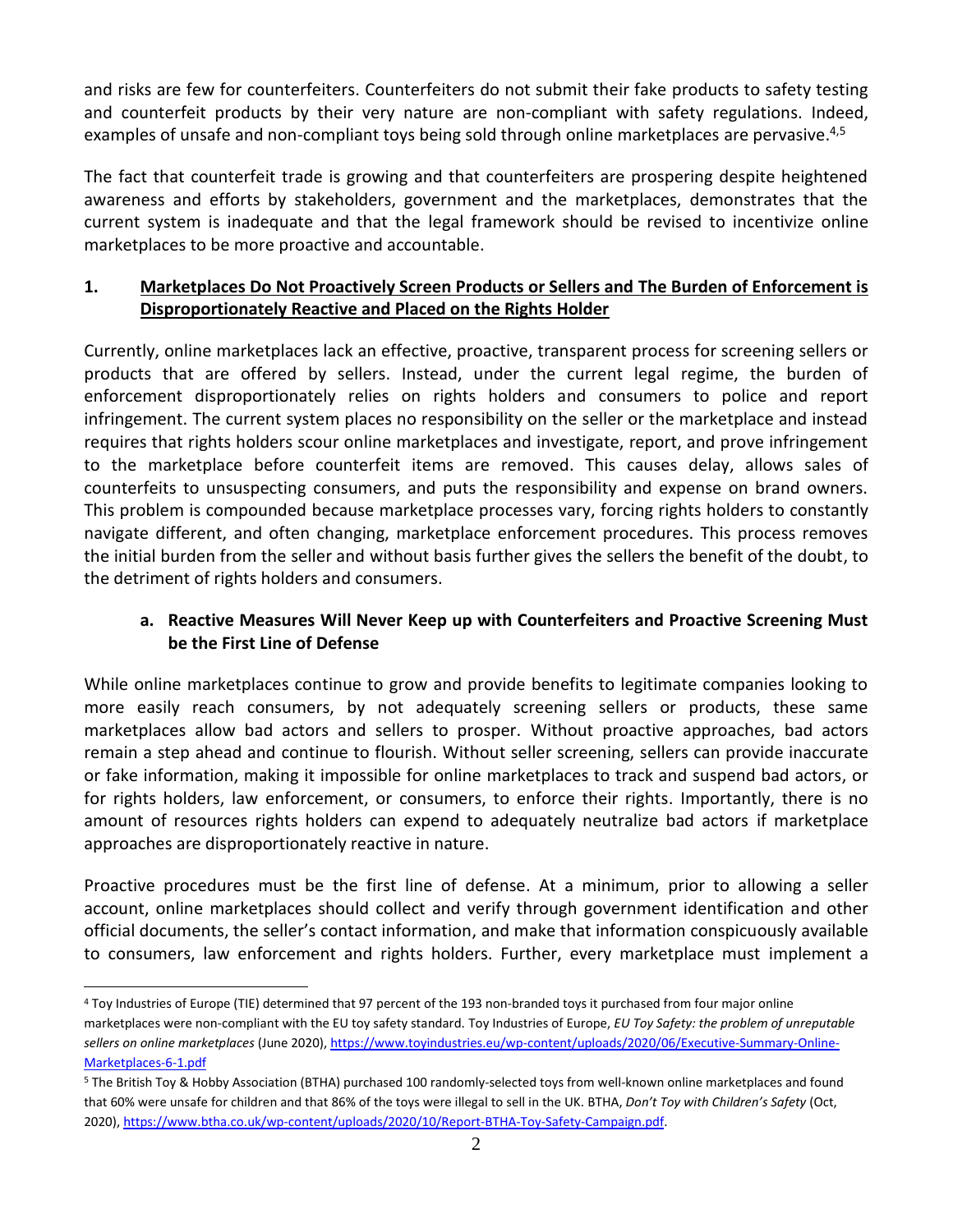proactive system to verify whether a product being sold on its platform is counterfeit and whether it meets regulations such as labeling requirements and consumer product safety regulations. While marketplaces do not act as traditional brick-and-mortar retailers that curate goods to sell to consumers, this should not absolve the online marketplace from all responsibility for the goods from which they profit.

Some marketplaces have argued that thorough verification is not possible because of the volume of sellers or products on their marketplaces. This volume of sellers and products is not inevitable though; rather, it is a business decision that online marketplaces themselves make. If a marketplace is unable to verify the identity of its sellers or products because of the high volume, that is a result of its own creation.

## **b. Marketplace Brand Protection Programs are Inconsistent**

Many online marketplaces tout their brand protection programs and investments made. Some marketplaces claim to have expanded the ability to implement different filters and rule systems to proactively block counterfeits and some online marketplaces have begun offering more robust collaborative programs for rights holders to more easily report and submit enforcement claims.

Unfortunately, to date, it appears that these have had little impact on counterfeiters. In part, this may be because they are inconsistently applied, and they remain largely reactive. Toy Association member experience is that certain tools are only made available to brands that have registered for particular marketplace enforcement programs that may have onerous terms; some are only available at a cost to the brand owner; and some may only be available to accepted brands after application to the marketplace. Further, they are not uniform across marketplaces.

Another hinderance is that marketplace shipping practices can create further enforcement challenges. At least one marketplace that fulfills third party orders will ship product from the warehouse closest to the consumer, regardless of whether it is the seller from which the consumer ordered. If shipped from a seller that is different than the one from which the consumer purchased, this creates another layer of obfuscation, removes consumer choice, and hinders seller identification, investigation, verification, and enforcement.

# **c. A Lack of Transparency and Verification of Seller Identity Undermines Enforcement**

Transparency of seller information remains inadequate, resulting in a lack of information available to consumers making purchasing decisions, and to rights holders and law enforcement attempting to track and enforce against counterfeiters. Some online marketplaces are beginning to increase access to seller information, such as through brand owner programs. However, access is often inconsistent across marketplaces, providing a variety of different information depending on the program.

Further, even when marketplaces do offer such information that is necessary for subsequent enforcement actions, it is often incomplete or incorrect due to inadequate preliminary verification. Without complete or verified information, rights holders cannot take the necessary next steps and are often forced to expend time and valuable resources chasing dead ends.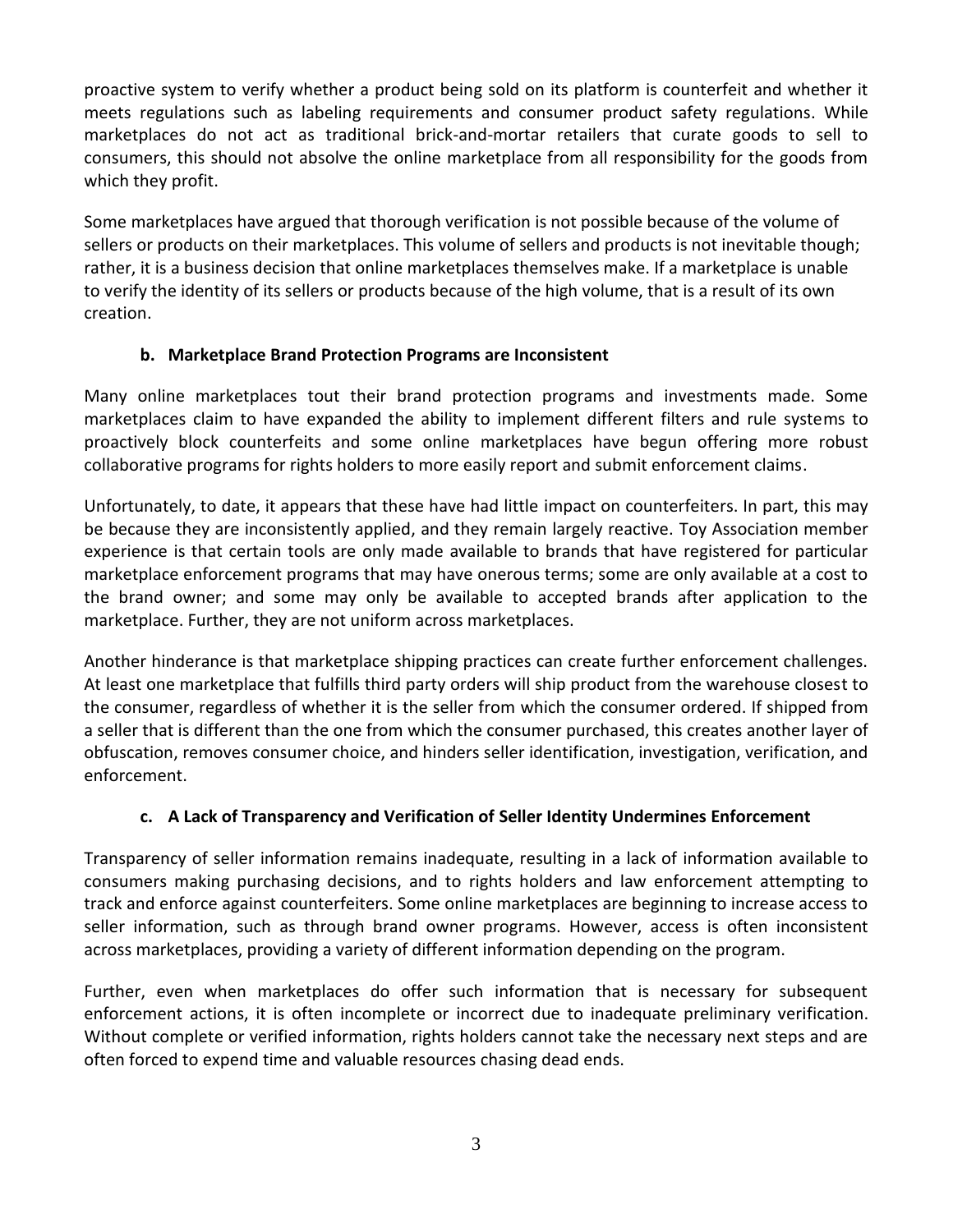## **2. The Current Doctrine of Secondary Infringement Liability is Ineffective in Combatting the Sale of Counterfeit Goods in the E-Commerce Setting**

To protect consumers, some liability must rest with the marketplaces. Even if sellers are verified, they often remain outside the jurisdiction of the United States, meaning that a remedy for counterfeiting or for selling an unsafe product is unavailable to consumers or brand owners, or the cost of obtaining such a remedy is extremely burdensome. If an unsafe counterfeit product were to harm a child, requiring parents to seek a remedy from a counterfeiter in a faraway land is unreasonable and not fair; yet, if marketplaces are not liable, this is the result.

In its current state, the doctrine of secondary trademark infringement is inadequate and lacks clear standards for holding online marketplaces liable for counterfeit goods sold on their platforms. Under the current doctrine, a trademark owner may only bring a secondary infringement action against an online marketplace once it has shown that the online marketplace has been put on notice of the counterfeit or infringing goods and failed to take down the listings. As such, the doctrine fails to incentivize online marketplaces to take proactive measures in preventing counterfeit and infringing listings from being posted at the outset, and inequitably shifts the burden to trademark owners to expend significant efforts to monitor and notify online marketplace platforms.

Moreover, with e-commerce being a relatively new retail platform, application of the doctrine to this emerging field is scarce and has left ambiguity as to when an online marketplace may be held liable for its role in the sale of counterfeit goods. Critically, the question of what level of knowledge suffices to find online marketplaces contributorily liable remains open. Clarity is needed here to ensure online marketplaces are held accountable, especially where they have acknowledged the widespread sale of counterfeit goods on their platforms or are willfully blind to it. As it is, online marketplaces have largely been able to skirt liability, so long as they lack particularized knowledge of the counterfeit or infringing goods.

## **3. The SHOP SAFE Act Provides a Practical Legal Framework for Secondary Liability in the E-Commerce Setting**

Additional mandates are crucial to ensure online marketplaces are taking steps to effectively safeguard against the sale of counterfeit and infringing goods. To the extent a platform obtained revenue from the sale of product, responsibility and liability should exist.

In 2020, federal lawmakers introduced the Stopping Harmful Offers on Platforms by [Screening](https://judiciary.house.gov/uploadedfiles/shop_safe_-_bill_text.pdf) Against Fakes in [E-Commerce](https://judiciary.house.gov/uploadedfiles/shop_safe_-_bill_text.pdf) ("SHOP SAFE") Act. This bill establishes clear contributory trademark infringement liability for e-commerce platforms unless the platform implements certain best practices. In this way, it strives to combat the proliferation of unsafe counterfeit goods for sale on online marketplaces by incentivizing marketplaces to engage in a set of best practices for vetting sellers and goods, punishing repeat offenders, and ensuring that consumers have the best, most accurate information available to them when making purchases online. Specifically, The SHOP SAFE Act would require e-commerce platforms to:

• Verify (through government ID or other reliable documentation) the identity, principal place of business and contact information of the third-party seller;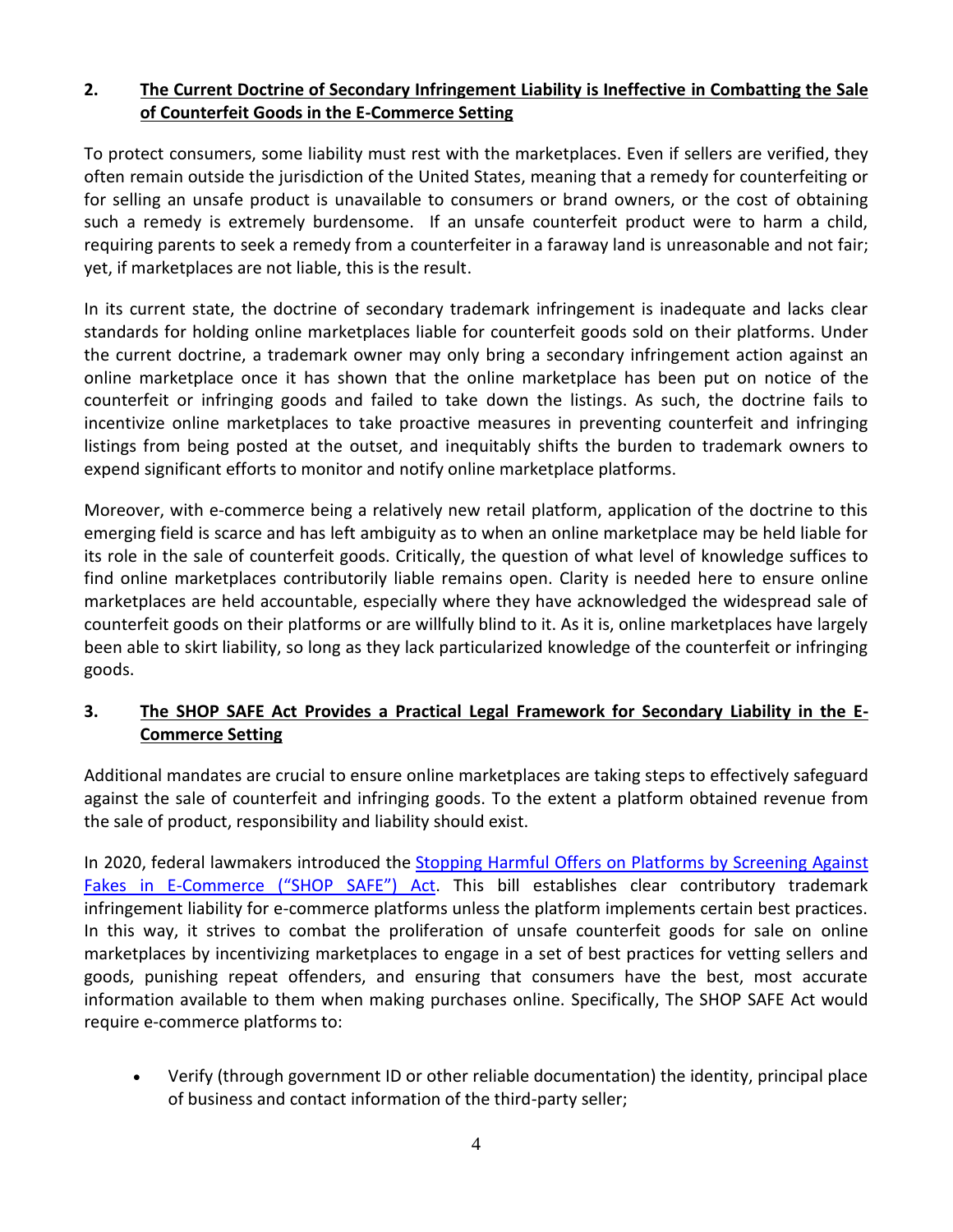- Require sellers to verify and attest to the authenticity of their goods on or in connection with which a registered mark is used;
- Require sellers to contractually agree not to sell or promote counterfeit goods;
- Require sellers to contractually consent to the jurisdiction of United States courts with respect to claims related to the seller's participation on the platform;
- Conspicuously display the verified place of business, contact information, and identity of the third-party seller, as well as the country of origin and manufacture of the goods, and the location from which the goods will be shipped;
- Require each third-party seller to only use images they own or have permission to use and that accurately depict the goods offered for sale on the platform;
- Proactively screen goods for counterfeit trademarks;
- Expeditiously disable or remove any listings that appear to use counterfeit marks;
- Terminate accounts of third-party sellers who have offered or advertised counterfeit goods on more than three occasions;
- Implement measures to ensure that sellers who have been terminated from the platform do not rejoin or remain under a different identity or alias; and
- When requested, provide information on counterfeit sellers to law enforcement agencies.

The Toy Association believes SHOP SAFE provides a workable legal framework for holding online marketplaces accountable and distributes the burden of enforcement more equitably without stifling online marketplaces' ability to develop inventive solutions to combating counterfeit goods or hinder the growth of online businesses.

#### **CONCLUSION**

Under the current legal framework, the significant and serious issue of counterfeit and non-compliant products offered online seems only to be growing, thereby harming consumers, legitimate companies, and the American economy. The Toy Association respectfully submits these comments with hopes of a modernized legal framework that provides brand owners with effective avenues for enforcing their rights in the e-commerce setting while allowing online marketplaces to continue to grow and evolve. The Toy Association looks forward to continuing its work with the USPTO, online marketplaces, legislators, its members, and consumers to combat this detrimental phenomenon.